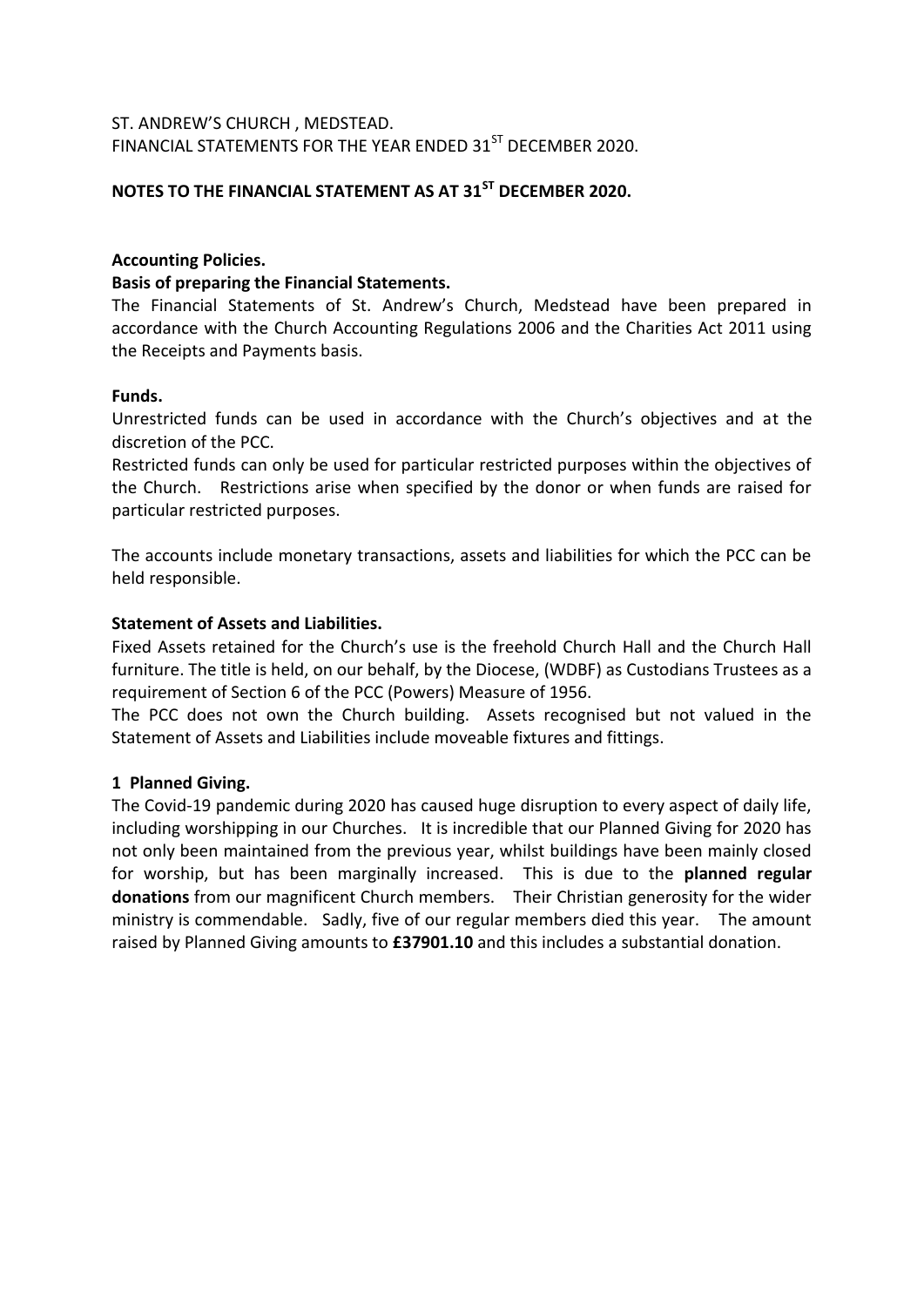# **2 Gift Aid Recovered.**

Gift Aid recovered is **£9680.64**. (Income Tax recovered on Gift Aided donations.). Also, the Church benefited from the Small Donations Gift Aid Scheme (SDGA).

# **3 Collections at Services/Events.**

Collections taken by "plate" have decreased substantially this year, the closure of Church buildings and curtailment of services impacted on this. Also, the restrictions placed on Weddings and Funerals and the resultant lack of retiral collections taken therein had a negative impact on income. Lenten Lunch events raised £420.00. Total Collections raised **£2400.42.**

### **4 Fees for Weddings and Funerals.**

This figure is shown as a Net figure. The income was £3250.00 and the expenditure was £2473.00. Thus, leaving a surplus of **£777.00** for Church funds.

### **5 Fund Raising and Social Activities**.

Again, the restrictions placed on holding social and fund-raising events meant a substantial reduction in our income. Total funds raised **£2446.20.**

### **6 Legacy.**

A Legacy was received from the estate of the late Maurice Johnson. This amounted to **£1000.00** and is able to be utilised for General Funds as no restrictions were placed thereon.

# **7 Canon Ed's Retirement Collection.**

A collection for Canon Ed and Margaret was taken within the Village and raised a magnificent sum of **£1665.00.** After 2 small gifts were purchased, a Country Parson's Rose for their new garden and a bottle of Hattingley Champagne, the remainder was sent to the Benefice Account to be amalgamated with donations from the other 3 Churches in the Benefice. A combined cheque is being presented to Canon Ed.

#### **8 Common Mission Fund (CMF) contribution**.

The Common Mission Fund (CMF) contribution of **£25869.66** was collected in full by the Diocese.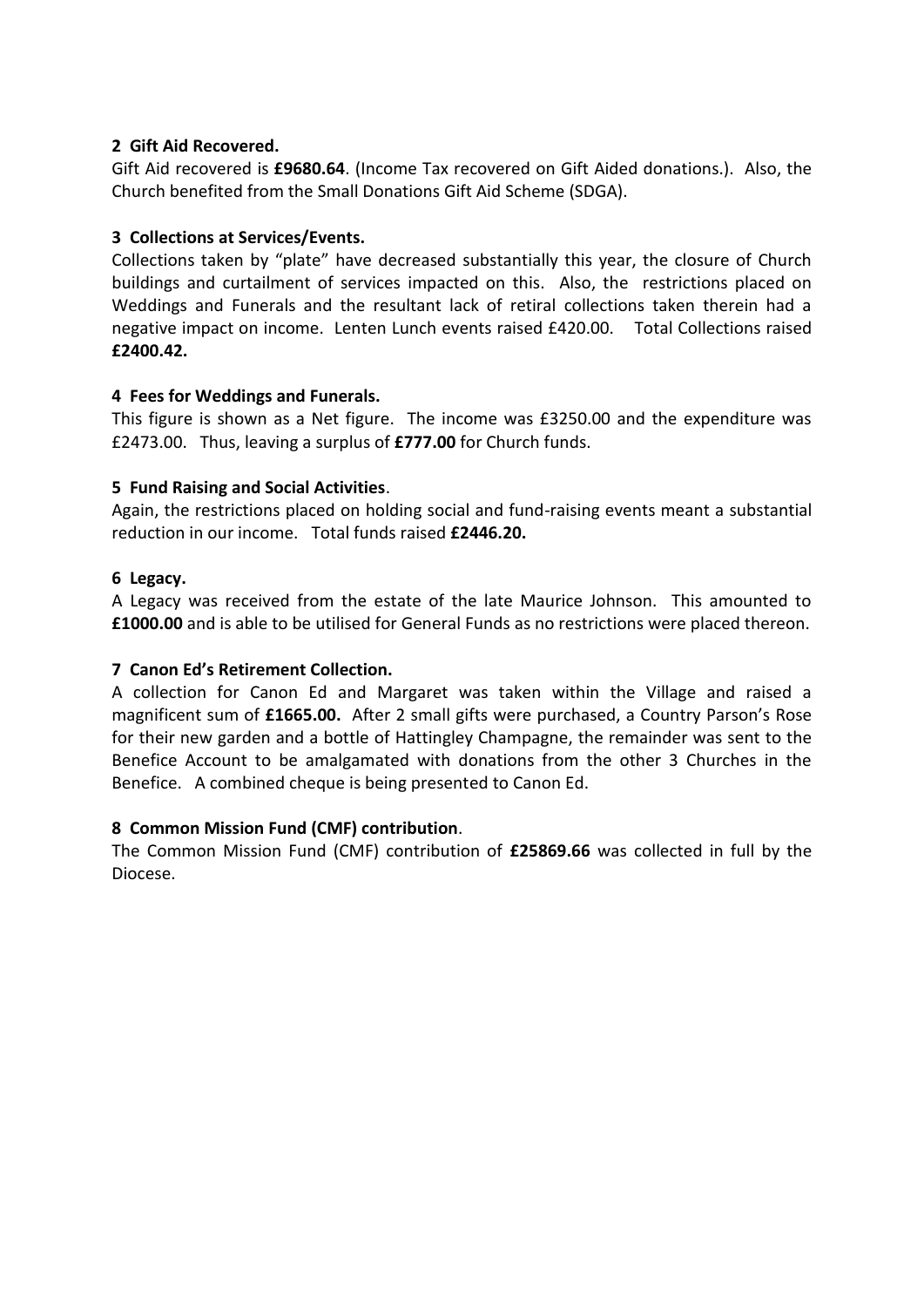| 9 Church Running Expenses.          | Expenditure. |  |
|-------------------------------------|--------------|--|
| <b>BLMS</b>                         | 651.27       |  |
| Gas                                 | 96.92        |  |
| Electricity                         | 589.24       |  |
| Oil                                 | 545.48       |  |
| Water                               | 47.71        |  |
| Insurance                           | 1395.20      |  |
| <b>Lightning Test</b>               | 180.00       |  |
| Misc. (incl Church Christmas cards) | 444.81       |  |
| TOTAL                               | 3950.63      |  |
|                                     |              |  |

| 10 Church Repairs and maintenance.    | Expenditure. |  |
|---------------------------------------|--------------|--|
| Clock repairs (on-going)              | 476.40       |  |
| Boiler brick work and detector costs. | 103.60       |  |
| TOTAL………                              | 580.00       |  |

| <b>11 CHURCH HEATING PROJECT.</b> | Expenditure. |  |
|-----------------------------------|--------------|--|
| Gas Pipe Line                     | 3786.98      |  |
| Removal oil tank                  | 870.00       |  |
| Asbestos removal work (boiler)    | 810.00       |  |
| Boiler costs                      | 13188.00     |  |
| Electrics                         | 1316.43      |  |
| Gas meter                         | 266.81       |  |
| TOTAL                             | 20238.22     |  |
| Those ovnances are shown as       |              |  |

| These expenses are snown as            |          |
|----------------------------------------|----------|
| <b>FABRIC FUND (Heating Project)</b>   | 13170.68 |
| <b>GENERAL FUNDS (Heating Project)</b> | 7067.54  |

**However, we are able to utilise the Sinking Fund income brought forward from 2019, now shown in Receipts for £9000.00**

**Thus the net costs for 2020 on the Heating Project amounts to £11238.22 (£20238.22 less £9000.00).**

A grant from FOSAC was requested from it several months ago and is awaited, hopefully in early 2021.

A grant to equate with the amount paid on VAT related items above is also awaited, from Listed Places of Worship Grant Scheme, hopefully to be received in early 2021.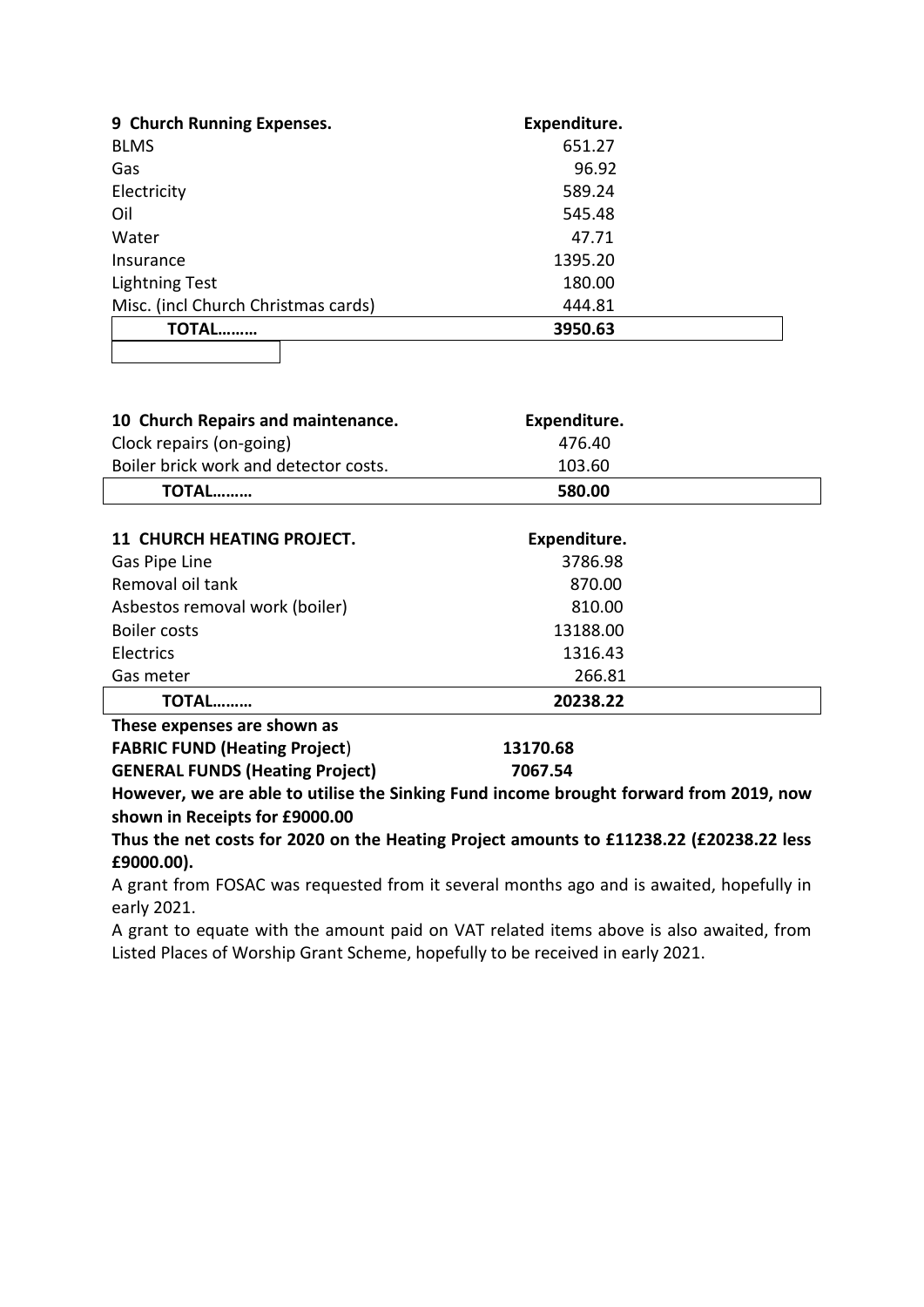#### **12 The Church Hall.**

The PCC owns the freehold of the **Church Hall** although the WDBF holds the title as Custodian Trustees as a requirement of Section 6 of the PCC (Powers) Measure of 1956. The valuation is according to the revised final Completion Certificate of the Works; PCC meeting of 3/02/1994. The Policy is not to depreciate either the freehold property or the fixtures and fittings of the Hall.

#### **13 Hall Running Expenses.**

|                                    | <b>Income</b> | Expenditure. |
|------------------------------------|---------------|--------------|
| Hall Lettings                      | 3437.00       |              |
| Grant from EHDC (Covid-19)         | 10000.00      |              |
| Cleaning                           |               | 1026.40      |
| Electricity                        |               | 569.28       |
| Gas                                |               | 1093.40      |
| Insurance                          |               | 1010.31      |
| Water charges                      |               | 145.18       |
| Misc. (incl. servicing contracts.) |               | 546.10       |
|                                    |               |              |
| <b>Total</b>                       | 13437.00      | 4390.67      |
|                                    |               |              |
| 14 Hall Repairs and Maintenance.   |               | Expenditure. |
| Fire Extinguisher                  |               | 256.80       |
| Vacuum Cleaner and Mop             |               | 198.78       |
| Roof Repair                        |               | 3200.00      |
| Misc. expenses                     |               | 122.51       |

(Surplus of Receipts over Payments for the Church Hall is **£5268.24** (13437.00 – 8168.76)